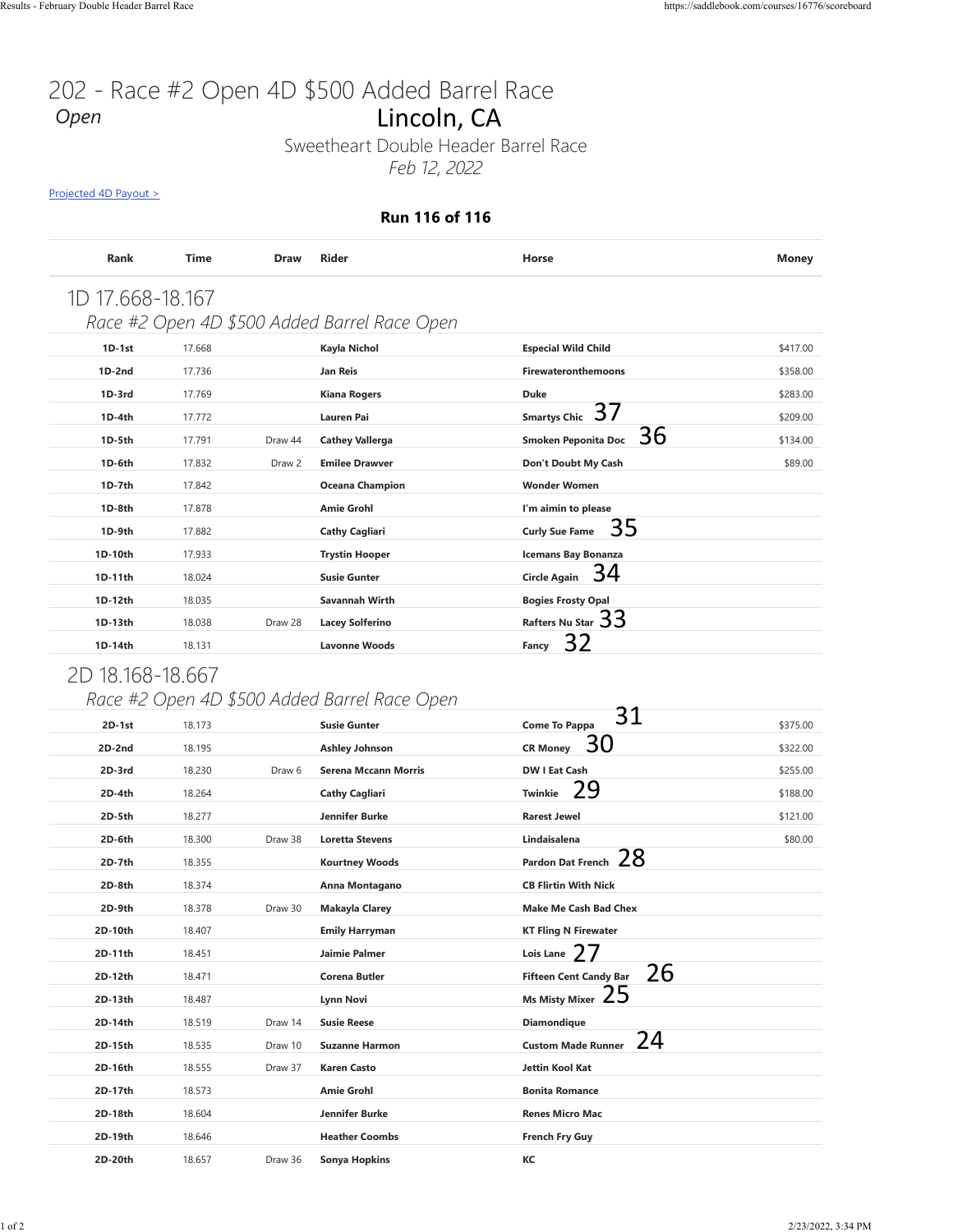|                                                                                                                                |                  |                    | Race #2 Open 4D \$500 Added Barrel Race Open |                                             |          |
|--------------------------------------------------------------------------------------------------------------------------------|------------------|--------------------|----------------------------------------------|---------------------------------------------|----------|
| 3D-1st                                                                                                                         | 18.685           |                    | <b>Madison Syres</b>                         | 23<br>The Last Big Frost                    | \$320.00 |
| 3D-2nd                                                                                                                         | 18.725           | Draw 16            | <b>Hannah Sommercamp</b>                     | <b>Red Feather Xena</b>                     | \$274.00 |
| 3D-3rd                                                                                                                         | 18.748           | Draw 8             | <b>Cassandra Blevins</b>                     | 22<br>Sassy                                 | \$217.00 |
| 3D-4th                                                                                                                         | 18.761           | Draw 29            | <b>Sue Bartow</b>                            | <b>Isle Master A Disco</b><br>21            | \$160.00 |
| 3D-5th                                                                                                                         | 18.771           |                    | Jennifer Breiner                             | <b>Rooster Freckles Bar</b>                 | \$103.00 |
| 3D-6th                                                                                                                         | 18.789           |                    | <b>Katie Angelo</b>                          | <b>Peppys Double Concho</b>                 | \$69.00  |
| 3D-7th                                                                                                                         | 18.796           | Draw 35            | Julia Boston                                 | <b>Turkey</b>                               |          |
| 3D-8th<br>3D-9th                                                                                                               | 18.806<br>18.819 | Draw 19<br>Draw 22 | <b>Melissa Jacobs</b><br>Victoria Rosa       | <b>Cat Bo Peep</b><br><b>Terrible Turbo</b> |          |
| 3D-10th                                                                                                                        | 18.824           |                    | <b>Shannon Cash</b>                          | <b>Jets Beduino Dash</b>                    |          |
| 3D-11th                                                                                                                        | 18.869           |                    | <b>Michell Woolbert</b>                      | Dream                                       |          |
| 3D-12th                                                                                                                        | 18.872           |                    | <b>Kim Hetrick</b>                           | 20<br><b>Rockstar Roadie</b>                |          |
| 3D-13th                                                                                                                        | 19.006           |                    | <b>Megan Elam</b>                            | <b>Lil Dolly Mac</b>                        |          |
| 3D-14th                                                                                                                        | 19.054           | Draw 9             | <b>Roquel Heigl</b>                          | <b>Especial Movin River</b>                 |          |
| 3D-15th                                                                                                                        | 19.080           | Draw 13            | <b>Dee Hendricks</b>                         | <u>19</u><br><b>Baily's with a twist</b>    |          |
| 3D-16th                                                                                                                        | 19.108           |                    | Savanah Gulden                               | Voodoo                                      |          |
|                                                                                                                                |                  |                    |                                              |                                             |          |
| © 2022, SaddleBook, Inc. All rights reserved. Please read ourprivacy statement and understand the benefits of ourterms of use. |                  |                    |                                              |                                             |          |
|                                                                                                                                |                  |                    |                                              |                                             |          |
|                                                                                                                                |                  |                    |                                              |                                             |          |
|                                                                                                                                |                  |                    |                                              |                                             |          |
|                                                                                                                                |                  |                    |                                              |                                             |          |
|                                                                                                                                |                  |                    |                                              |                                             |          |
|                                                                                                                                |                  |                    |                                              |                                             |          |
|                                                                                                                                |                  |                    |                                              |                                             |          |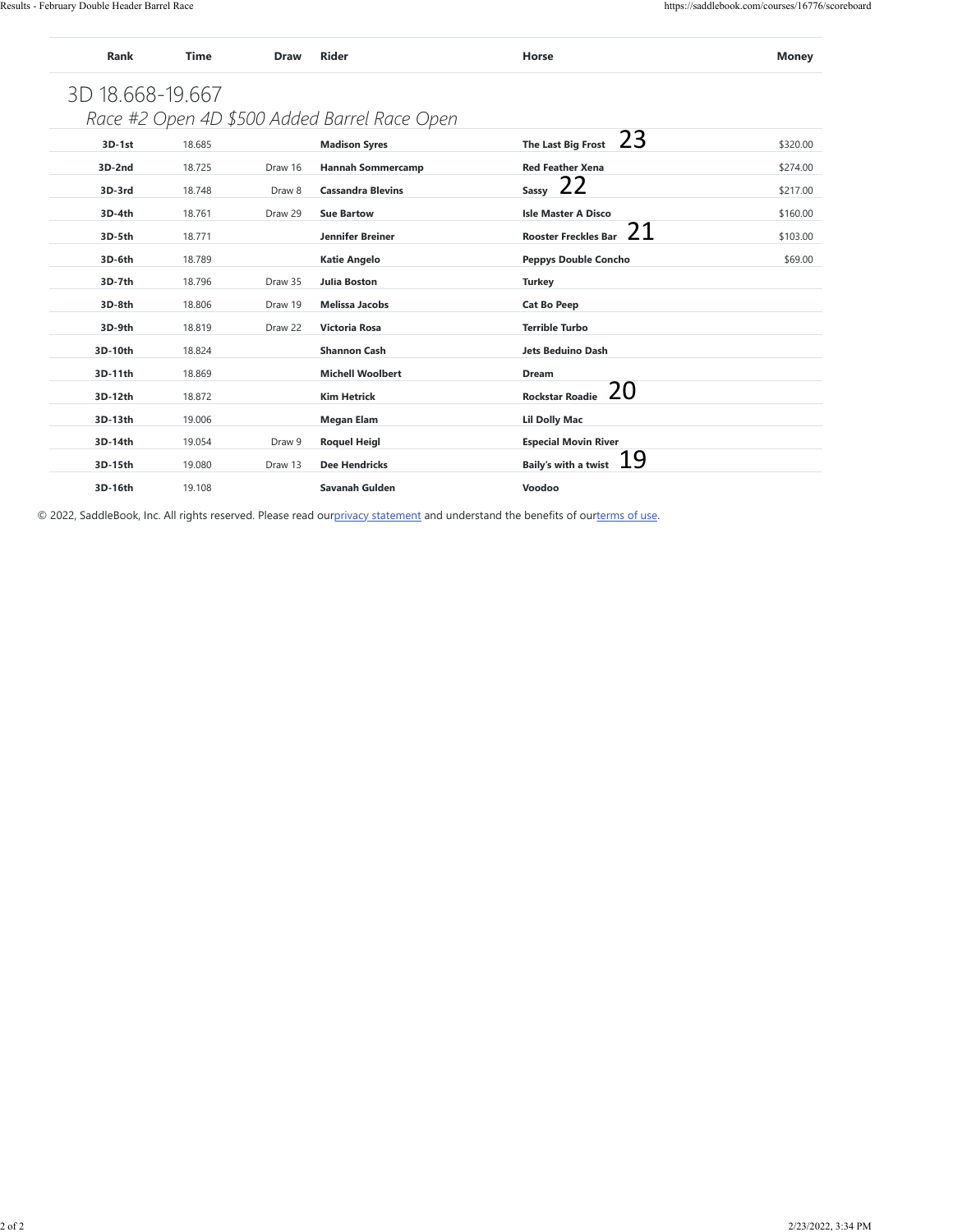## 202 - Race #2 Open 4D \$500 Added Barrel Race *Open*

### Sweetheart Double Header Barrel Race *Feb 12, 2022*

[Projected 4D Payout >](https://saddlebook.com/courses/16776/scoreboard?page=2#payout-projection-16776)

#### **Run 116 of 116**

| 3D 18.668-19.667 |        |         |                                              |                                  |          |
|------------------|--------|---------|----------------------------------------------|----------------------------------|----------|
|                  |        |         | Race #2 Open 4D \$500 Added Barrel Race Open |                                  |          |
| 3D-17th          | 19.125 | Draw 17 | <b>Emilee Drawver</b>                        | <b>Senfully Hickory</b>          |          |
| 3D-18th          | 19.143 | Draw 18 | Nikki Saurman                                | Reba                             |          |
| 3D-19th          | 19.153 |         | <b>Madison Eide</b>                          | <b>Catarina Fame</b>             |          |
| 3D-20th          | 19.181 | Draw 31 | <b>Malorie Farley</b>                        | Flash                            |          |
| 3D-21st          | 19.198 | Draw 1  | Anna Montagano                               | <b>BQH Branded Twice</b>         |          |
| 3D-22nd          | 19.201 |         | <b>Janis Rudy</b>                            | <b>General Bets Moolah</b>       |          |
| 3D-23rd          | 19.210 | Draw 12 | <b>Danielle Byrkit</b>                       | yetti                            |          |
| 3D-24th          | 19.215 | Draw 23 | <b>Malerie Nielsen</b>                       | <b>Hawks Cochina Lass</b>        |          |
| 3D-25th          | 19.226 |         | Veronica Kern                                | <b>Fenimores Invisible</b>       |          |
| 3D-26th          | 19.240 |         | <b>Mindy Whitney</b>                         | <b>Cielo Hot Chic</b>            |          |
| 3D-27th          | 19.254 |         | <b>Tawnya Masse</b>                          | <b>Frenchmans storm</b>          |          |
| 3D-28th          | 19.262 |         | <b>Shannon Linney</b>                        | <b>Jacks Alright</b>             |          |
| 3D-29th          | 19.312 | Draw 7  | <b>Tatum Spain</b>                           | Mojo                             |          |
| 3D-30th          | 19.316 |         | <b>Alicia Stirling</b>                       | 18<br><b>Hez FastNFrosted</b>    |          |
| 3D-31st          | 19.340 | Draw 41 | Kayla Gwin                                   | Dolled up conclusion             |          |
| 3D-32nd          | 19.350 |         | <b>Ashley Johnson</b>                        | 17<br><b>TFour Rockstar Fame</b> |          |
| 3D-33rd          | 19.375 |         | <b>Sheri Hintz</b>                           | <b>Beda Not Judge</b>            |          |
| 3D-34th          | 19.455 |         | Samantha Ugalde                              | <b>American Honey</b>            |          |
| 3D-35th          | 19.462 |         | <b>Katie Angelo</b>                          | <b>Absolutely Paradise</b>       |          |
| 3D-36th          | 19.506 |         | <b>Stormie Shores</b>                        | 16<br>Dashinforcandy             |          |
| 3D-37th          | 19.553 | Draw 42 | <b>Nelda Reyes</b>                           | Dream girl dun in lace           |          |
| 3D-38th          | 19.605 |         | <b>Diane Adams</b>                           | <b>Smart Alec Buddy</b>          |          |
| 3D-39th          | 19.630 | Draw 11 | <b>Courtney Denno</b>                        | Peps Smoken Chex                 |          |
| 3D-40th          | 19.653 | Draw 43 | <b>Melissa Plenge</b>                        | Persnickitty $15$                |          |
|                  |        |         |                                              |                                  |          |
| 4D 19.668 to end |        |         |                                              |                                  |          |
|                  |        |         | Race #2 Open 4D \$500 Added Barrel Race Open |                                  |          |
| 4D-1st           | 19.672 | Draw 3  | <b>Dianna Malley</b>                         | <b>Tipsy</b>                     | \$278.00 |
| 4D-2nd           | 19.685 |         | <b>Malerie Nielsen</b>                       | Lucky                            | \$238.00 |
| 4D-3rd           | 19.802 | Draw 46 | Rochelle Kunselman                           | <b>Scooter Butt</b>              | \$189.00 |
| 4D-4th           | 19.884 |         | <b>Melinda Ray</b>                           | JT Blue Bailey                   | \$139.00 |
| 4D-5th           | 19.970 |         | Janae Hoy                                    | <b>Reys Titan</b><br>14          | \$89.00  |
| 4D-6th           | 20.053 |         | <b>Judy Hayes</b>                            | 13<br><b>Peppy Boone Shine</b>   | \$60.00  |
| 4D-7th           | 20.099 | Draw 33 | <b>Riley Sullivan</b>                        | Jackson                          |          |
| 4D-8th           | 20.321 |         | Lena Torvik                                  | Dun Playin With Voodoo           |          |
| 4D-9th           | 20.332 |         | <b>Jolene Bosl</b>                           | <u>12</u><br>He's a Kitty        |          |
| 4D-10th          | 20.486 |         | Alyssa Perino                                | <b>Pistol Annie</b>              |          |
| 4D-11th          | 20.519 | Draw 32 | <b>Paisley Solferino</b>                     | Stella $11$                      |          |

## 4D 19.668 to end

## *Race #2 Open 4D \$500 Added Barrel Race Open*

| $4D-1st$ | 19.672 | Draw 3  | Dianna Malley             | <b>Tipsy</b>                   | \$278.00 |
|----------|--------|---------|---------------------------|--------------------------------|----------|
| 4D-2nd   | 19.685 |         | <b>Malerie Nielsen</b>    | Lucky                          | \$238.00 |
| 4D-3rd   | 19.802 | Draw 46 | <b>Rochelle Kunselman</b> | <b>Scooter Butt</b>            | \$189.00 |
| 4D-4th   | 19.884 |         | Melinda Ray               | JT Blue Bailey                 | \$139.00 |
| 4D-5th   | 19.970 |         | Janae Hoy                 | Reys Titan $14$                | \$89.00  |
| 4D-6th   | 20.053 |         | <b>Judy Hayes</b>         | 13<br><b>Peppy Boone Shine</b> | \$60.00  |
| 4D-7th   | 20.099 | Draw 33 | <b>Riley Sullivan</b>     | Jackson                        |          |
| 4D-8th   | 20.321 |         | Lena Torvik               | Dun Playin With Voodoo         |          |
| 4D-9th   | 20.332 |         | Jolene Bosl               | -12<br>He's a Kitty            |          |
| 4D-10th  | 20.486 |         | Alyssa Perino             | <b>Pistol Annie</b>            |          |
| 4D-11th  | 20.519 | Draw 32 | <b>Paisley Solferino</b>  | <b>Stella</b>                  |          |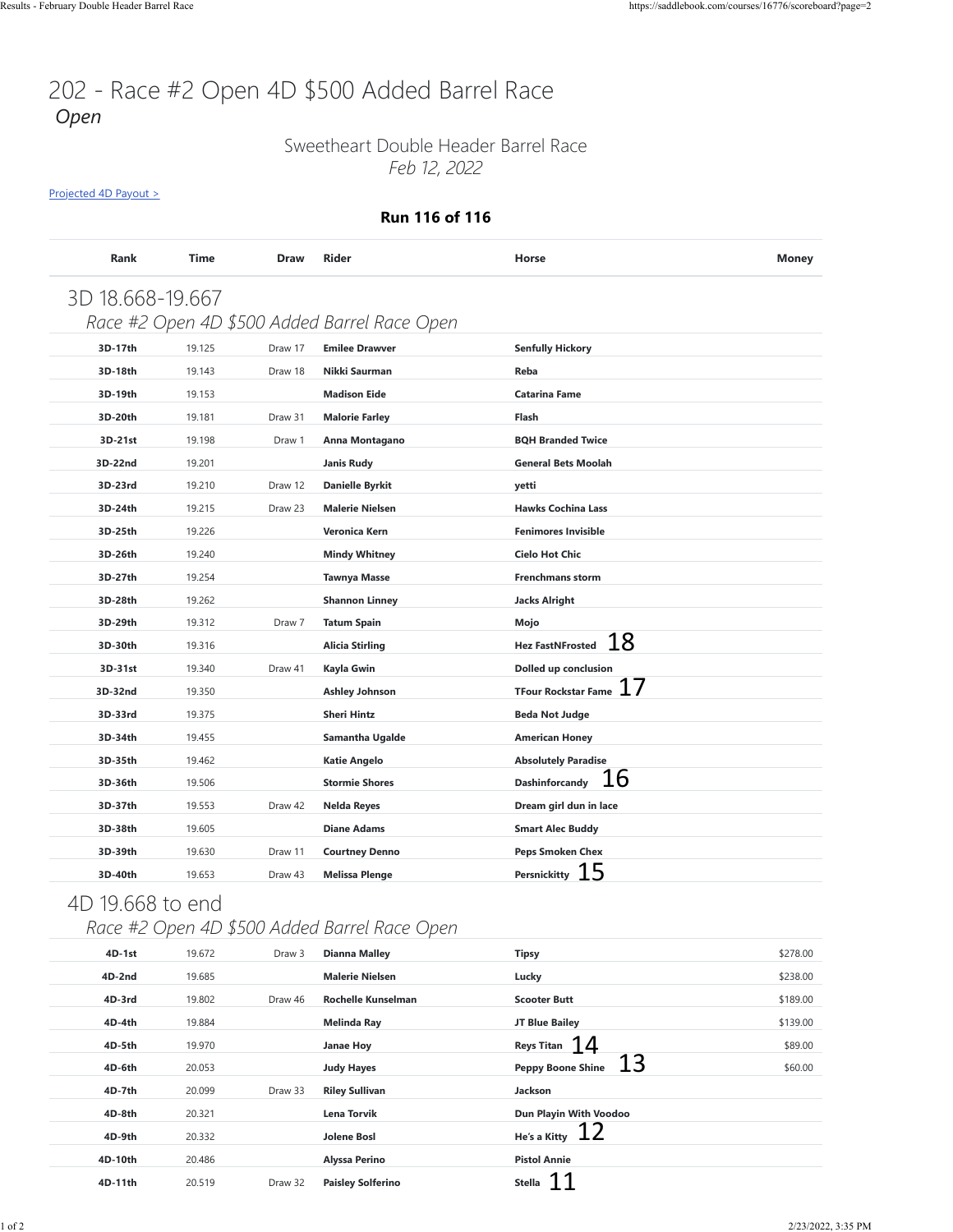| Band of Fame $10$<br>4D-12th<br>20.540<br><b>Paisley Dornan</b><br>4D-13th<br>Draw 26<br>21.164<br><b>Tiana Shusta</b><br>Arrow<br>Samantha Witkowski<br><b>Six Moons Wrangler</b><br>4D-14th<br>21.185<br>4D-15th<br>21.227<br>Draw 40<br><b>Valerie Constancio</b><br>Ima Lena baby<br>9<br>MRQH SPECIAL BEDUINO<br>4D-16th<br><b>Jolene Bosl</b><br>22.028<br>4D-17th<br>22.096<br><b>Danielle Burnett</b><br><b>Boons Detonator</b><br>4D-18th<br>22.769<br><b>Hey Golly Miss Molley</b><br>Draw 21<br>Dona Reynolds<br>ID Whiskey Girl $8$<br>4D-19th<br>23.433<br>Victoria O'Barr<br>4D-20th<br>Lenard<br>26.356<br>Draw 25<br><b>Lilly Lefanto</b><br>4D-21st<br>35.987<br>Draw 34<br><b>MORGAN GREEN</b><br>Jane Doe<br>© 2022, SaddleBook, Inc. All rights reserved. Please read ourprivacy statement and understand the benefits of ourterms of use. | Rank | Time | Draw | Rider | Horse | Money |
|----------------------------------------------------------------------------------------------------------------------------------------------------------------------------------------------------------------------------------------------------------------------------------------------------------------------------------------------------------------------------------------------------------------------------------------------------------------------------------------------------------------------------------------------------------------------------------------------------------------------------------------------------------------------------------------------------------------------------------------------------------------------------------------------------------------------------------------------------------------|------|------|------|-------|-------|-------|
|                                                                                                                                                                                                                                                                                                                                                                                                                                                                                                                                                                                                                                                                                                                                                                                                                                                                |      |      |      |       |       |       |
|                                                                                                                                                                                                                                                                                                                                                                                                                                                                                                                                                                                                                                                                                                                                                                                                                                                                |      |      |      |       |       |       |
|                                                                                                                                                                                                                                                                                                                                                                                                                                                                                                                                                                                                                                                                                                                                                                                                                                                                |      |      |      |       |       |       |
|                                                                                                                                                                                                                                                                                                                                                                                                                                                                                                                                                                                                                                                                                                                                                                                                                                                                |      |      |      |       |       |       |
|                                                                                                                                                                                                                                                                                                                                                                                                                                                                                                                                                                                                                                                                                                                                                                                                                                                                |      |      |      |       |       |       |
|                                                                                                                                                                                                                                                                                                                                                                                                                                                                                                                                                                                                                                                                                                                                                                                                                                                                |      |      |      |       |       |       |
|                                                                                                                                                                                                                                                                                                                                                                                                                                                                                                                                                                                                                                                                                                                                                                                                                                                                |      |      |      |       |       |       |
|                                                                                                                                                                                                                                                                                                                                                                                                                                                                                                                                                                                                                                                                                                                                                                                                                                                                |      |      |      |       |       |       |
|                                                                                                                                                                                                                                                                                                                                                                                                                                                                                                                                                                                                                                                                                                                                                                                                                                                                |      |      |      |       |       |       |
|                                                                                                                                                                                                                                                                                                                                                                                                                                                                                                                                                                                                                                                                                                                                                                                                                                                                |      |      |      |       |       |       |
|                                                                                                                                                                                                                                                                                                                                                                                                                                                                                                                                                                                                                                                                                                                                                                                                                                                                |      |      |      |       |       |       |
|                                                                                                                                                                                                                                                                                                                                                                                                                                                                                                                                                                                                                                                                                                                                                                                                                                                                |      |      |      |       |       |       |
|                                                                                                                                                                                                                                                                                                                                                                                                                                                                                                                                                                                                                                                                                                                                                                                                                                                                |      |      |      |       |       |       |
|                                                                                                                                                                                                                                                                                                                                                                                                                                                                                                                                                                                                                                                                                                                                                                                                                                                                |      |      |      |       |       |       |
|                                                                                                                                                                                                                                                                                                                                                                                                                                                                                                                                                                                                                                                                                                                                                                                                                                                                |      |      |      |       |       |       |
|                                                                                                                                                                                                                                                                                                                                                                                                                                                                                                                                                                                                                                                                                                                                                                                                                                                                |      |      |      |       |       |       |
|                                                                                                                                                                                                                                                                                                                                                                                                                                                                                                                                                                                                                                                                                                                                                                                                                                                                |      |      |      |       |       |       |
|                                                                                                                                                                                                                                                                                                                                                                                                                                                                                                                                                                                                                                                                                                                                                                                                                                                                |      |      |      |       |       |       |
|                                                                                                                                                                                                                                                                                                                                                                                                                                                                                                                                                                                                                                                                                                                                                                                                                                                                |      |      |      |       |       |       |